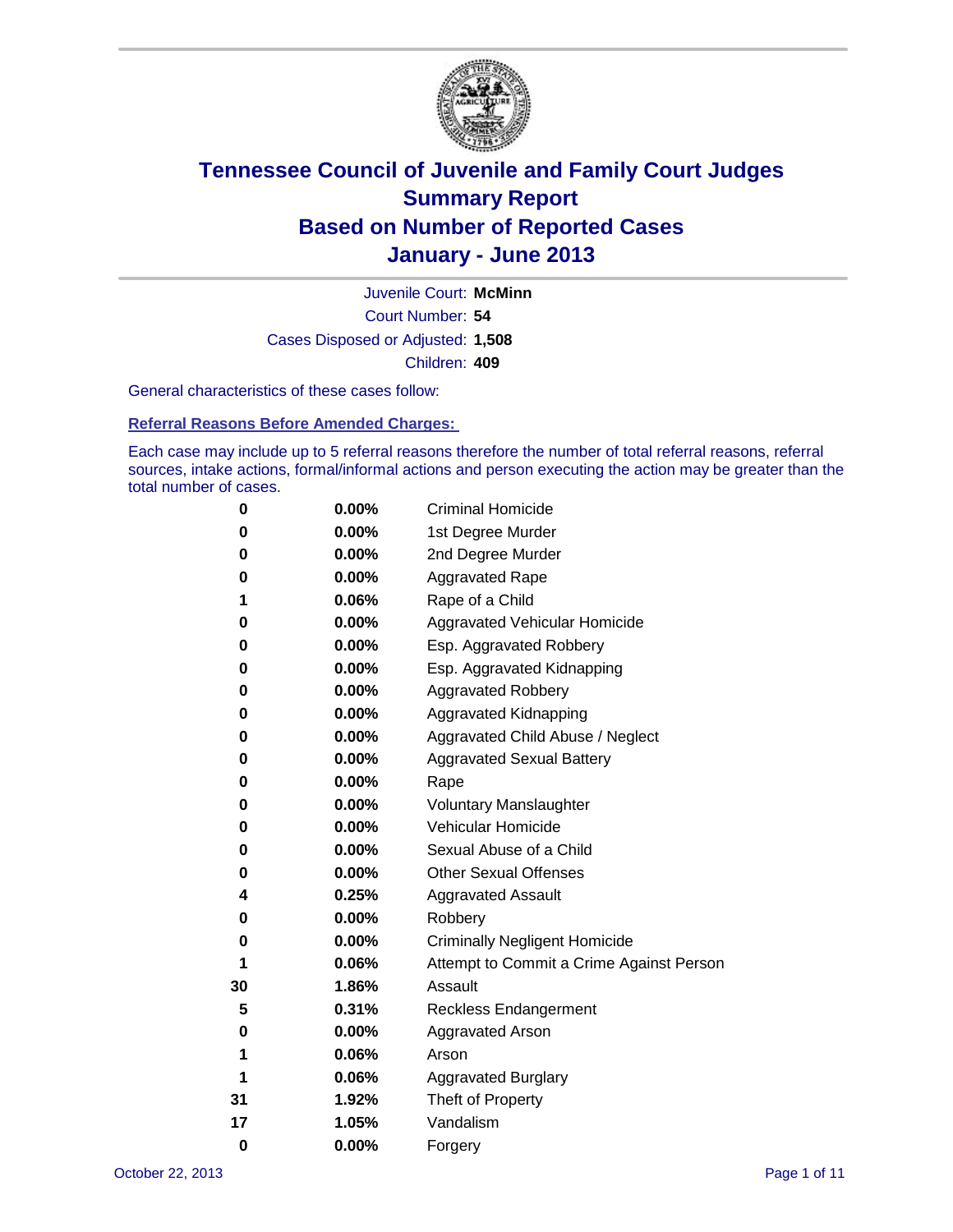

Court Number: **54** Juvenile Court: **McMinn** Cases Disposed or Adjusted: **1,508** Children: **409**

#### **Referral Reasons Before Amended Charges:**

Each case may include up to 5 referral reasons therefore the number of total referral reasons, referral sources, intake actions, formal/informal actions and person executing the action may be greater than the total number of cases.

| 0  | 0.00% | <b>Worthless Checks</b>                                     |
|----|-------|-------------------------------------------------------------|
| 0  | 0.00% | Illegal Possession / Fraudulent Use of Credit / Debit Cards |
| 8  | 0.50% | <b>Burglary</b>                                             |
| 0  | 0.00% | Unauthorized Use of a Vehicle                               |
| 0  | 0.00% | <b>Cruelty to Animals</b>                                   |
| 2  | 0.12% | Sale of Controlled Substances                               |
| 6  | 0.37% | <b>Other Drug Offenses</b>                                  |
| 19 | 1.18% | Possession of Controlled Substances                         |
| 0  | 0.00% | <b>Criminal Attempt</b>                                     |
| 5  | 0.31% | Carrying Weapons on School Property                         |
| 4  | 0.25% | Unlawful Carrying / Possession of a Weapon                  |
| 1  | 0.06% | <b>Evading Arrest</b>                                       |
| 0  | 0.00% | Escape                                                      |
| 0  | 0.00% | Driving Under Influence (DUI)                               |
| 8  | 0.50% | Possession / Consumption of Alcohol                         |
| 2  | 0.12% | Resisting Stop, Frisk, Halt, Arrest or Search               |
| 1  | 0.06% | <b>Aggravated Criminal Trespass</b>                         |
| 1  | 0.06% | Harassment                                                  |
| 0  | 0.00% | Failure to Appear                                           |
| 1  | 0.06% | Filing a False Police Report                                |
| 4  | 0.25% | Criminal Impersonation                                      |
| 22 | 1.36% | <b>Disorderly Conduct</b>                                   |
| 3  | 0.19% | <b>Criminal Trespass</b>                                    |
| 2  | 0.12% | <b>Public Intoxication</b>                                  |
| 0  | 0.00% | Gambling                                                    |
| 41 | 2.54% | Traffic                                                     |
| 0  | 0.00% | <b>Local Ordinances</b>                                     |
| 0  | 0.00% | Violation of Wildlife Regulations                           |
| 0  | 0.00% | Contempt of Court                                           |
| 20 | 1.24% | Violation of Probation                                      |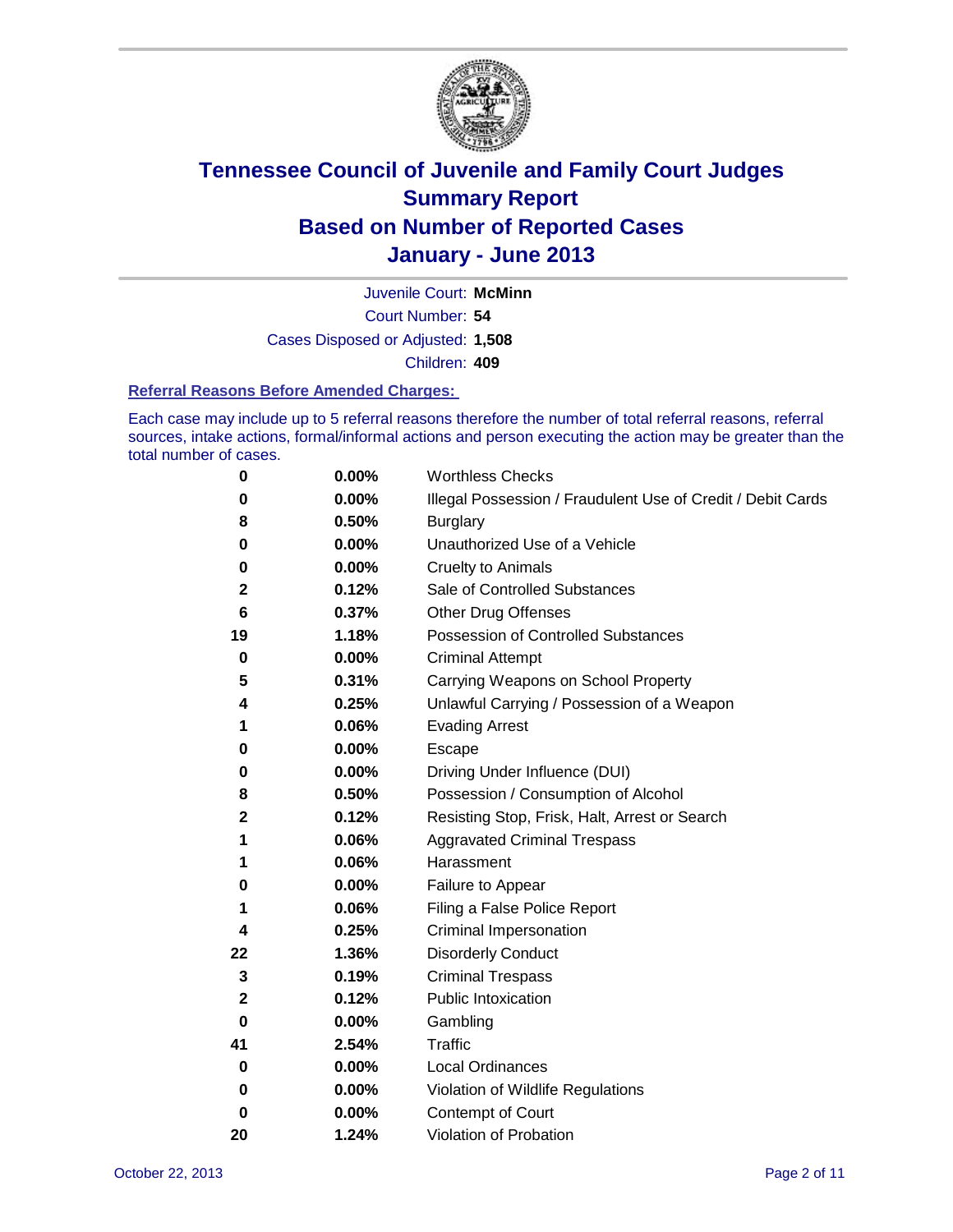

Court Number: **54** Juvenile Court: **McMinn** Cases Disposed or Adjusted: **1,508** Children: **409**

#### **Referral Reasons Before Amended Charges:**

Each case may include up to 5 referral reasons therefore the number of total referral reasons, referral sources, intake actions, formal/informal actions and person executing the action may be greater than the total number of cases.

| 3            | 0.19%    | Violation of Aftercare                 |
|--------------|----------|----------------------------------------|
| 10           | 0.62%    | Unruly Behavior                        |
| 90           | 5.57%    | Truancy                                |
| 14           | 0.87%    | In-State Runaway                       |
| $\mathbf 0$  | $0.00\%$ | Out-of-State Runaway                   |
| 58           | 3.59%    | Possession of Tobacco Products         |
| $\bf{0}$     | $0.00\%$ | Violation of a Valid Court Order       |
| 18           | 1.11%    | Violation of Curfew                    |
| $\bf{0}$     | $0.00\%$ | Sexually Abused Child                  |
| $\mathbf 0$  | 0.00%    | <b>Physically Abused Child</b>         |
| $\mathbf 0$  | $0.00\%$ | Dependency / Neglect                   |
| $\mathbf 0$  | 0.00%    | <b>Termination of Parental Rights</b>  |
| $\mathbf{2}$ | 0.12%    | <b>Violation of Pretrial Diversion</b> |
| $\bf{0}$     | 0.00%    | Violation of Informal Adjustment       |
| 183          | 11.33%   | <b>Judicial Review</b>                 |
| 994          | 61.55%   | <b>Administrative Review</b>           |
| 0            | 0.00%    | <b>Foster Care Review</b>              |
| 0            | $0.00\%$ | Custody                                |
| 0            | $0.00\%$ | Visitation                             |
| 0            | $0.00\%$ | Paternity / Legitimation               |
| 0            | 0.00%    | <b>Child Support</b>                   |
| 0            | $0.00\%$ | <b>Request for Medical Treatment</b>   |
| 0            | $0.00\%$ | <b>Consent to Marry</b>                |
| 2            | 0.12%    | Other                                  |
| 1,615        | 100.00%  | <b>Total Referrals</b>                 |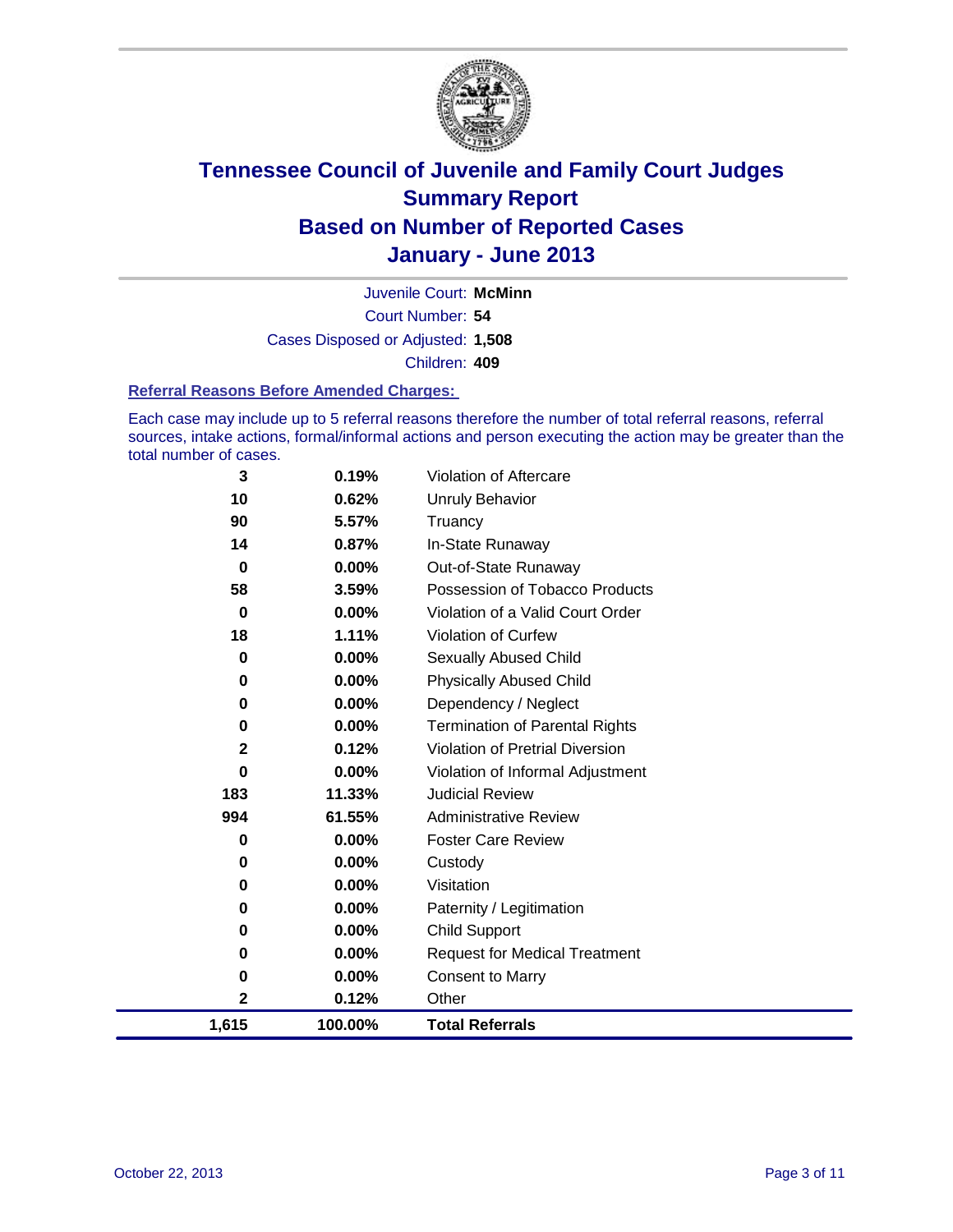

| Juvenile Court: McMinn      |                                   |                                   |  |  |  |
|-----------------------------|-----------------------------------|-----------------------------------|--|--|--|
|                             | Court Number: 54                  |                                   |  |  |  |
|                             | Cases Disposed or Adjusted: 1,508 |                                   |  |  |  |
|                             |                                   | Children: 409                     |  |  |  |
| <b>Referral Sources: 1</b>  |                                   |                                   |  |  |  |
| 265                         | 16.41%                            | <b>Law Enforcement</b>            |  |  |  |
| 15                          | 0.93%                             | Parents                           |  |  |  |
| 1                           | 0.06%                             | <b>Relatives</b>                  |  |  |  |
| 0                           | $0.00\%$                          | Self                              |  |  |  |
| 100                         | 6.19%                             | School                            |  |  |  |
| 0                           | 0.00%                             | <b>CSA</b>                        |  |  |  |
| 17                          | 1.05%                             | <b>DCS</b>                        |  |  |  |
| $\mathbf{2}$                | 0.12%                             | <b>Other State Department</b>     |  |  |  |
| $\bf{0}$                    | $0.00\%$                          | <b>District Attorney's Office</b> |  |  |  |
| 1,188                       | 73.56%                            | <b>Court Staff</b>                |  |  |  |
| 0                           | $0.00\%$                          | Social Agency                     |  |  |  |
| 11                          | 0.68%                             | <b>Other Court</b>                |  |  |  |
| 16                          | 0.99%                             | Victim                            |  |  |  |
| $\bf{0}$                    | 0.00%                             | Child & Parent                    |  |  |  |
| 0                           | 0.00%                             | Hospital                          |  |  |  |
| 0                           | 0.00%                             | Unknown                           |  |  |  |
| $\pmb{0}$                   | 0.00%                             | Other                             |  |  |  |
| 1,615                       | 100.00%                           | <b>Total Referral Sources</b>     |  |  |  |
| Ang of Child at Referral: 2 |                                   |                                   |  |  |  |

### **Age of Child at Referral: 2**

| 409 | 100.00% | <b>Total Child Count</b> |
|-----|---------|--------------------------|
| 0   | 0.00%   | Unknown                  |
| 0   | 0.00%   | Ages 19 and Over         |
| 124 | 30.32%  | Ages 17 through 18       |
| 159 | 38.88%  | Ages 15 through 16       |
| 67  | 16.38%  | Ages 13 through 14       |
| 33  | 8.07%   | Ages 11 through 12       |
| 26  | 6.36%   | Ages 10 and Under        |
|     |         |                          |

<sup>1</sup> If different than number of Referral Reasons (1615), verify accuracy of your court's data.

<sup>2</sup> One child could be counted in multiple categories, verify accuracy of your court's data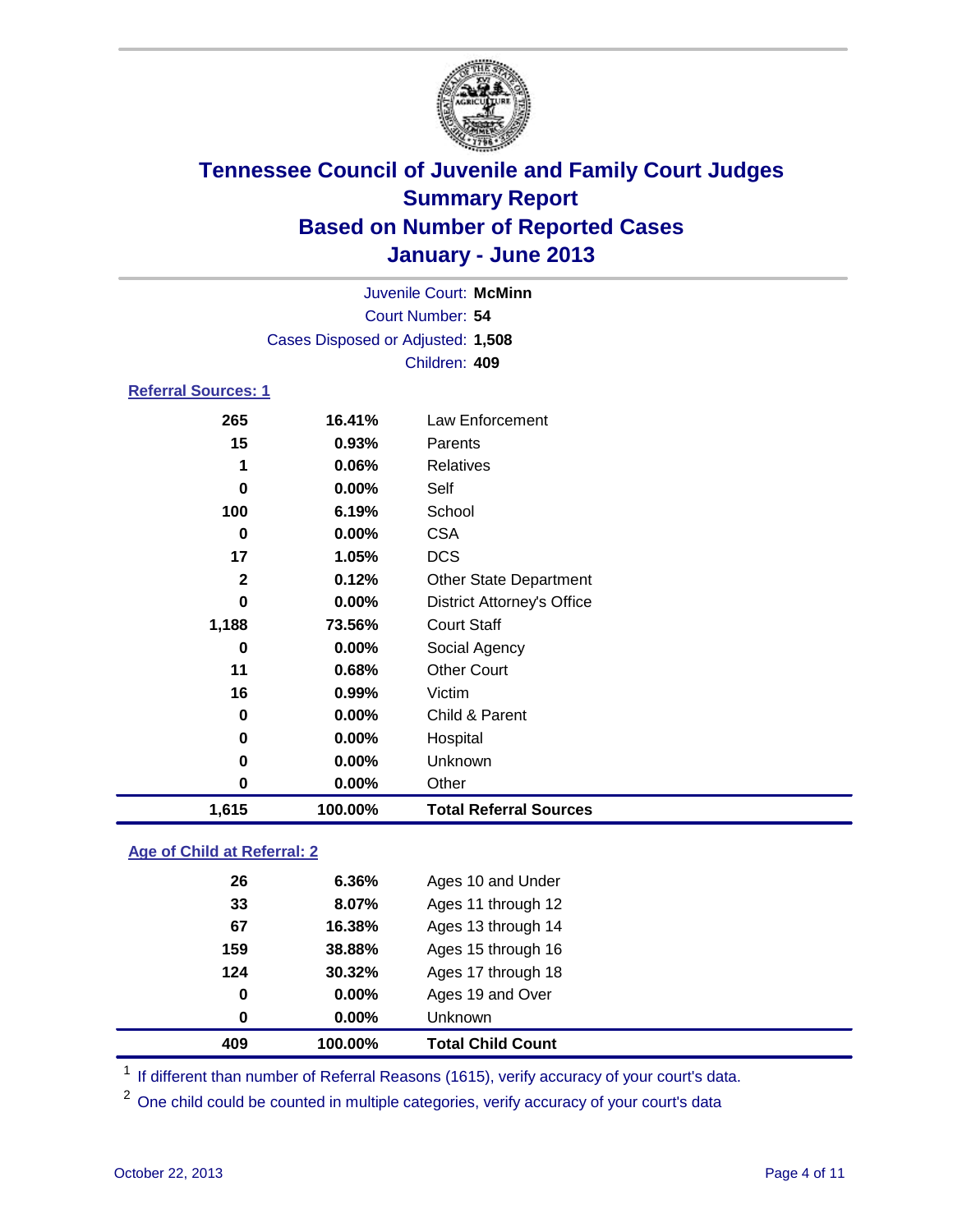

| Juvenile Court: McMinn                  |                                   |                          |  |  |  |
|-----------------------------------------|-----------------------------------|--------------------------|--|--|--|
|                                         | Court Number: 54                  |                          |  |  |  |
|                                         | Cases Disposed or Adjusted: 1,508 |                          |  |  |  |
|                                         |                                   | Children: 409            |  |  |  |
| Sex of Child: 1                         |                                   |                          |  |  |  |
| 261                                     | 63.81%                            | Male                     |  |  |  |
| 148                                     | 36.19%                            | Female                   |  |  |  |
| $\mathbf 0$                             | 0.00%                             | Unknown                  |  |  |  |
| 409                                     | 100.00%                           | <b>Total Child Count</b> |  |  |  |
| Race of Child: 1                        |                                   |                          |  |  |  |
| 365                                     | 89.24%                            | White                    |  |  |  |
| 32                                      | 7.82%                             | African American         |  |  |  |
| 1                                       | 0.24%                             | Native American          |  |  |  |
| 1                                       | 0.24%                             | Asian                    |  |  |  |
| 10                                      | 2.44%                             | Mixed                    |  |  |  |
| $\mathbf 0$                             | 0.00%                             | Unknown                  |  |  |  |
| 409                                     | 100.00%                           | <b>Total Child Count</b> |  |  |  |
| <b>Hispanic Origin: 1</b>               |                                   |                          |  |  |  |
| 10                                      | 2.44%                             | Yes                      |  |  |  |
| 399                                     | 97.56%                            | No                       |  |  |  |
| $\mathbf 0$                             | 0.00%                             | Unknown                  |  |  |  |
| 409                                     | 100.00%                           | <b>Total Child Count</b> |  |  |  |
| <b>School Enrollment of Children: 1</b> |                                   |                          |  |  |  |
| 402                                     | 98.29%                            | Yes                      |  |  |  |
| $\overline{7}$                          | 1.71%                             | No                       |  |  |  |
| $\mathbf 0$                             | 0.00%                             | Unknown                  |  |  |  |
| 409                                     | 100.00%                           | <b>Total Child Count</b> |  |  |  |

One child could be counted in multiple categories, verify accuracy of your court's data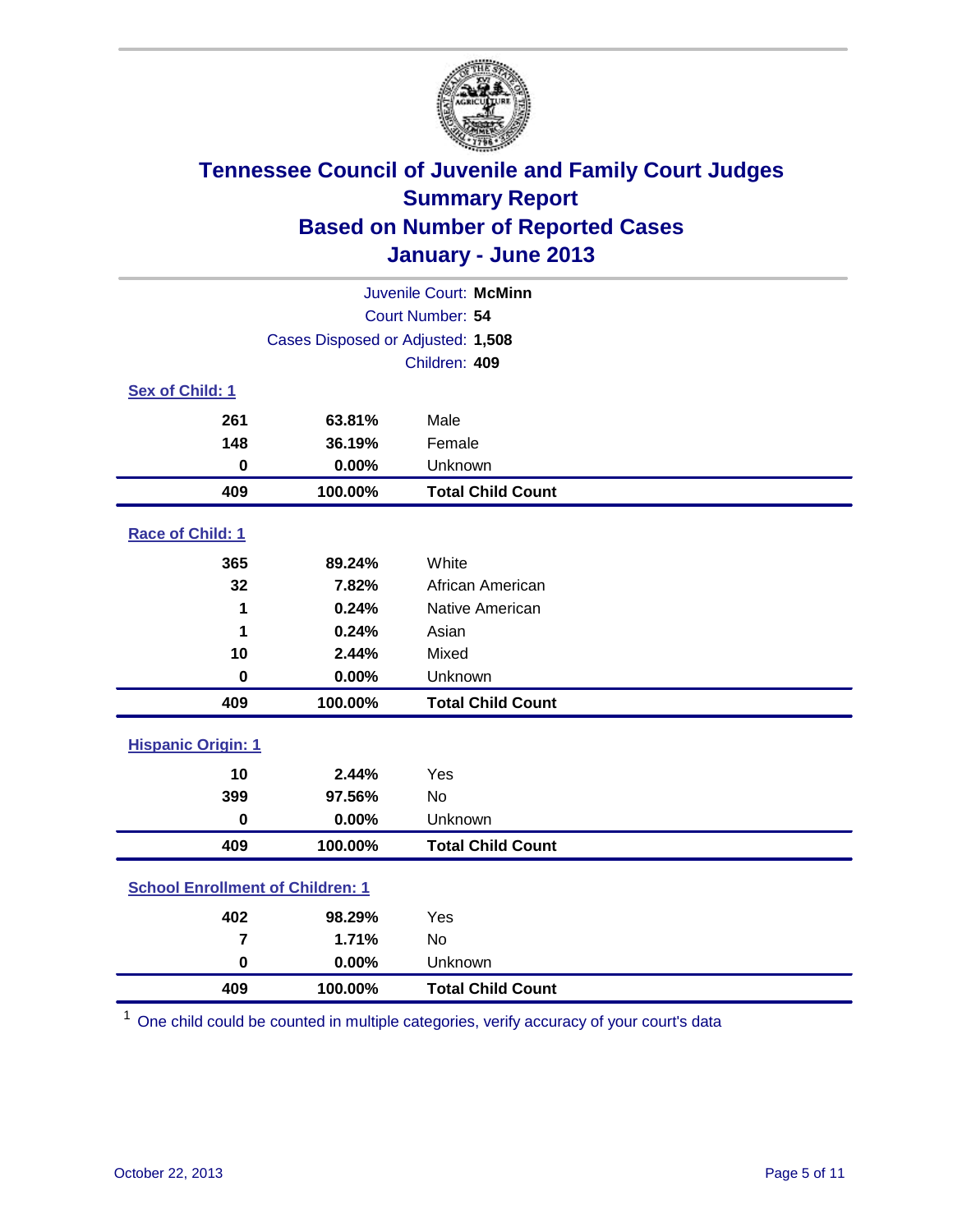

Court Number: **54** Juvenile Court: **McMinn** Cases Disposed or Adjusted: **1,508** Children: **409**

#### **Living Arrangement of Child at Time of Referral: 1**

| 2   | 0.49%    | Other                        |
|-----|----------|------------------------------|
| 0   | $0.00\%$ | Unknown                      |
| 1   | 0.24%    | Independent                  |
| 0   | $0.00\%$ | In an Institution            |
| 0   | $0.00\%$ | In a Residential Center      |
| 6   | 1.47%    | In a Group Home              |
| 10  | 2.44%    | With Foster Family           |
| 8   | 1.96%    | With Adoptive Parents        |
| 26  | $6.36\%$ | <b>With Relatives</b>        |
| 41  | 10.02%   | With Father                  |
| 168 | 41.08%   | With Mother                  |
| 35  | 8.56%    | With Mother and Stepfather   |
| 15  | 3.67%    | With Father and Stepmother   |
| 97  | 23.72%   | With Both Biological Parents |
|     |          |                              |

#### **Type of Detention: 2**

| 1,508    | 100.00%  | <b>Total Detention Count</b> |  |
|----------|----------|------------------------------|--|
| 0        | $0.00\%$ | Other                        |  |
| 1,496    | 99.20%   | Does Not Apply               |  |
| 0        | $0.00\%$ | <b>Unknown</b>               |  |
| 0        | 0.00%    | <b>Psychiatric Hospital</b>  |  |
| $\bf{0}$ | 0.00%    | Jail - No Separation         |  |
| 0        | $0.00\%$ | Jail - Partial Separation    |  |
| 0        | $0.00\%$ | Jail - Complete Separation   |  |
| 12       | 0.80%    | Juvenile Detention Facility  |  |
| 0        | $0.00\%$ | Non-Secure Placement         |  |
|          |          |                              |  |

<sup>1</sup> One child could be counted in multiple categories, verify accuracy of your court's data

<sup>2</sup> If different than number of Cases (1508) verify accuracy of your court's data.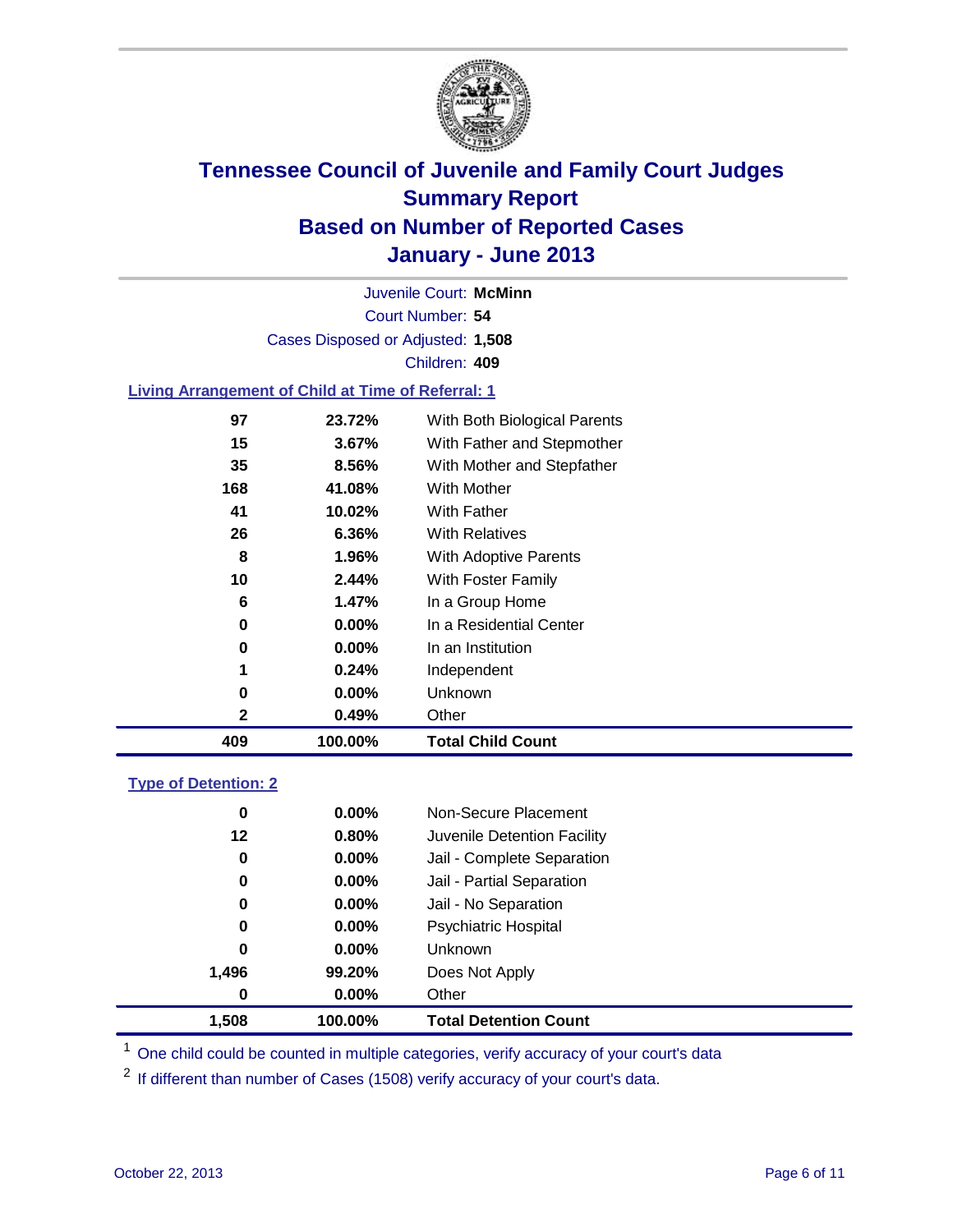

|                                                    | Juvenile Court: McMinn            |                                      |  |  |  |
|----------------------------------------------------|-----------------------------------|--------------------------------------|--|--|--|
|                                                    | Court Number: 54                  |                                      |  |  |  |
|                                                    | Cases Disposed or Adjusted: 1,508 |                                      |  |  |  |
|                                                    |                                   | Children: 409                        |  |  |  |
| <b>Placement After Secure Detention Hearing: 1</b> |                                   |                                      |  |  |  |
| 8                                                  | 0.53%                             | Returned to Prior Living Arrangement |  |  |  |
| $\overline{\mathbf{2}}$                            | 0.13%                             | Juvenile Detention Facility          |  |  |  |
| 1                                                  | 0.07%                             | Jail                                 |  |  |  |
| 1                                                  | 0.07%                             | Shelter / Group Home                 |  |  |  |
| $\bf{0}$                                           | 0.00%                             | <b>Foster Family Home</b>            |  |  |  |
| 0                                                  | 0.00%                             | Psychiatric Hospital                 |  |  |  |
| 0                                                  | 0.00%                             | Unknown                              |  |  |  |
| 1,496                                              | 99.20%                            | Does Not Apply                       |  |  |  |
| 0                                                  | $0.00\%$                          | Other                                |  |  |  |
| 1,508                                              | 100.00%                           | <b>Total Placement Count</b>         |  |  |  |
|                                                    |                                   |                                      |  |  |  |
| <b>Intake Actions: 2</b>                           |                                   |                                      |  |  |  |
| 342                                                | 21.18%                            | <b>Petition Filed</b>                |  |  |  |
| 0                                                  | 0.00%                             | <b>Motion Filed</b>                  |  |  |  |
| $\bf{0}$                                           | 0.00%                             | <b>Citation Processed</b>            |  |  |  |
| 0                                                  | 0.00%                             | Notification of Paternity Processed  |  |  |  |
| 185                                                | 11.46%                            | Scheduling of Judicial Review        |  |  |  |
| 994                                                | 61.55%                            | Scheduling of Administrative Review  |  |  |  |
| 0                                                  | $0.00\%$                          | Scheduling of Foster Care Review     |  |  |  |
| 0                                                  | 0.00%                             | Unknown                              |  |  |  |
| 94                                                 | 5.82%                             | Does Not Apply                       |  |  |  |
| $\mathbf 0$                                        | 0.00%                             | Other                                |  |  |  |
| 1,615                                              | 100.00%                           | <b>Total Intake Count</b>            |  |  |  |

<sup>1</sup> If different than number of Cases (1508) verify accuracy of your court's data.

<sup>2</sup> If different than number of Referral Reasons (1615), verify accuracy of your court's data.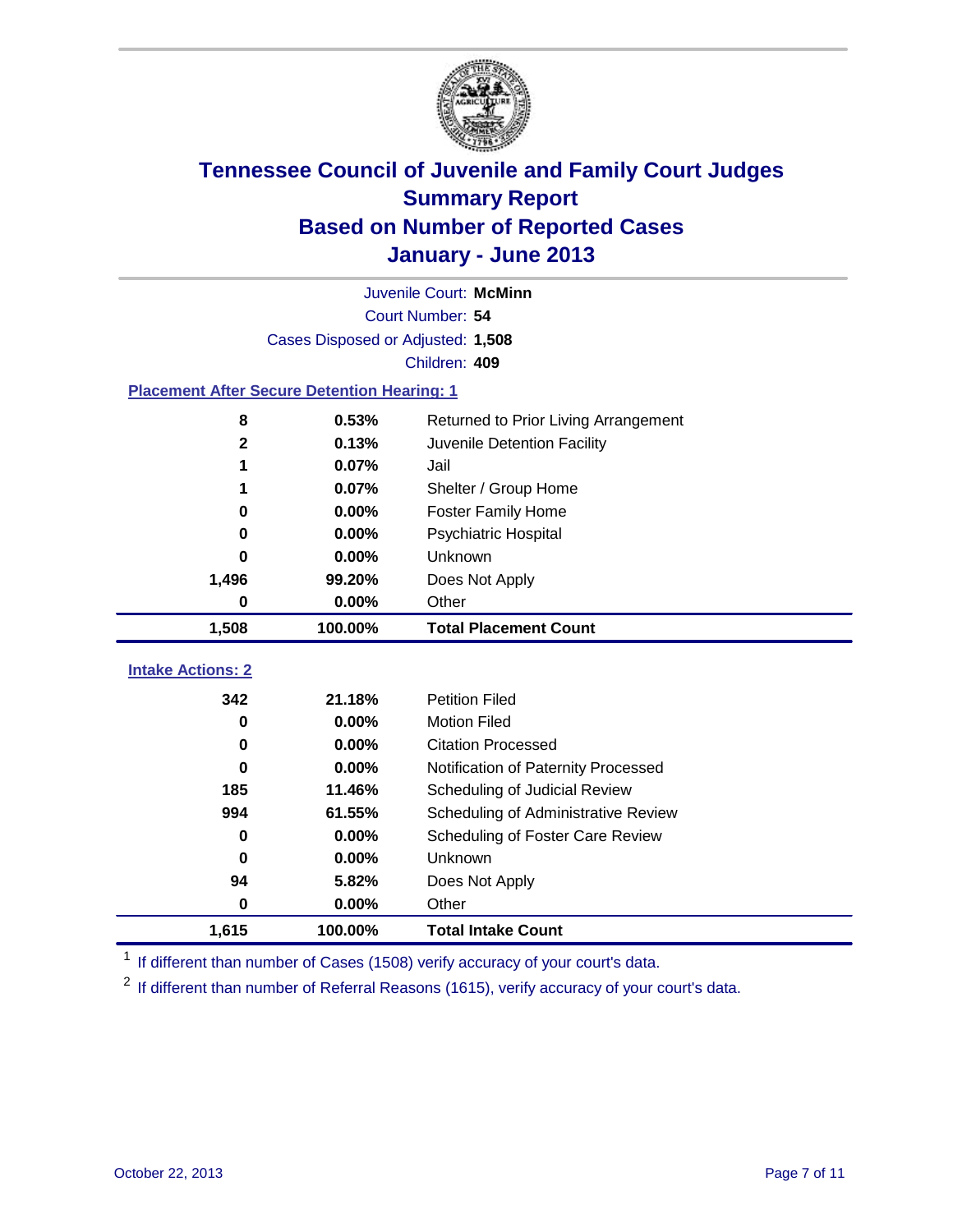

Court Number: **54** Juvenile Court: **McMinn** Cases Disposed or Adjusted: **1,508** Children: **409**

### **Last Grade Completed by Child: 1**

| 409           | 100.00%        | <b>Total Child Count</b>          |  |
|---------------|----------------|-----------------------------------|--|
| 0             | 0.00%          | Other                             |  |
| $\mathbf 0$   | 0.00%          | Unknown                           |  |
| $\mathbf 0$   | 0.00%          | Never Attended School             |  |
| 4             | 0.98%          | Graduated                         |  |
| $\mathbf 2$   | 0.49%          | <b>GED</b>                        |  |
| $\mathbf 0$   | 0.00%          | Non-Graded Special Ed             |  |
| $\mathbf 0$   | 0.00%          | 12th Grade                        |  |
| 38            | 9.29%          | 11th Grade                        |  |
| 90            | 22.00%         | 10th Grade                        |  |
| 84            | 20.54%         | 9th Grade                         |  |
| 85            | 20.78%         | 8th Grade                         |  |
| 38            | 9.29%          | 7th Grade                         |  |
| 15            | 3.67%          | 6th Grade                         |  |
| 16            | 3.91%          | 5th Grade                         |  |
| 17            | 4.16%          | 4th Grade                         |  |
| 5             | 1.22%          | 3rd Grade                         |  |
| 1             | 0.24%          | 2nd Grade                         |  |
| $\mathbf 3$   | 0.73%          | 1st Grade                         |  |
| 5             | 1.22%          | Kindergarten                      |  |
| $\bf{0}$<br>6 | 0.00%<br>1.47% | Too Young for School<br>Preschool |  |

### **Enrolled in Special Education: 1**

| 409 | 100.00%  | <b>Total Child Count</b> |
|-----|----------|--------------------------|
| 0   | $0.00\%$ | <b>Unknown</b>           |
| 353 | 86.31%   | No.                      |
| 56  | 13.69%   | Yes                      |
|     |          |                          |

One child could be counted in multiple categories, verify accuracy of your court's data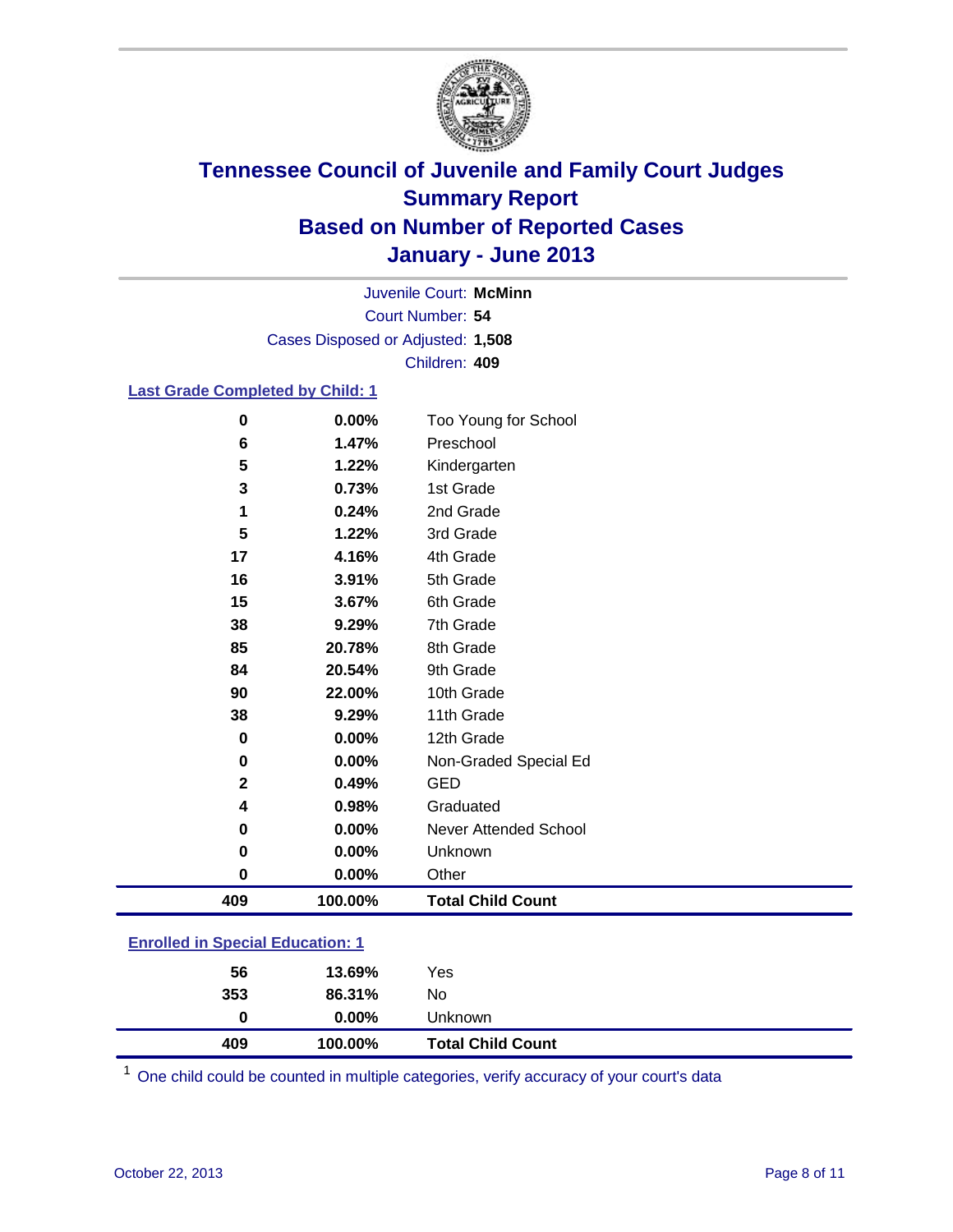

|                              | Juvenile Court: McMinn            |                           |  |  |
|------------------------------|-----------------------------------|---------------------------|--|--|
|                              |                                   | Court Number: 54          |  |  |
|                              | Cases Disposed or Adjusted: 1,508 |                           |  |  |
|                              |                                   | Children: 409             |  |  |
| <b>Action Executed By: 1</b> |                                   |                           |  |  |
| 511                          | 31.64%                            | Judge                     |  |  |
| 0                            | $0.00\%$                          | Magistrate                |  |  |
| 1,104                        | 68.36%                            | <b>YSO</b>                |  |  |
| 0                            | 0.00%                             | Other                     |  |  |
| 0                            | 0.00%                             | Unknown                   |  |  |
| 1,615                        | 100.00%                           | <b>Total Action Count</b> |  |  |

### **Formal / Informal Actions: 1**

| 14    | 0.87%    | Dismissed                                        |
|-------|----------|--------------------------------------------------|
| 0     | $0.00\%$ | Retired / Nolle Prosequi                         |
| 116   | 7.18%    | <b>Complaint Substantiated Delinquent</b>        |
| 48    | 2.97%    | <b>Complaint Substantiated Status Offender</b>   |
| 0     | $0.00\%$ | <b>Complaint Substantiated Dependent/Neglect</b> |
| 0     | $0.00\%$ | <b>Complaint Substantiated Abused</b>            |
| 0     | $0.00\%$ | <b>Complaint Substantiated Mentally III</b>      |
| 110   | 6.81%    | Informal Adjustment                              |
| 71    | 4.40%    | <b>Pretrial Diversion</b>                        |
| 1     | $0.06\%$ | <b>Transfer to Adult Court Hearing</b>           |
| 0     | $0.00\%$ | Charges Cleared by Transfer to Adult Court       |
| 15    | 0.93%    | <b>Special Proceeding</b>                        |
| 169   | 10.46%   | <b>Review Concluded</b>                          |
| 1,071 | 66.32%   | Case Held Open                                   |
| 0     | $0.00\%$ | Other                                            |
| 0     | $0.00\%$ | <b>Unknown</b>                                   |
| 1,615 | 100.00%  | <b>Total Action Count</b>                        |

<sup>1</sup> If different than number of Referral Reasons (1615), verify accuracy of your court's data.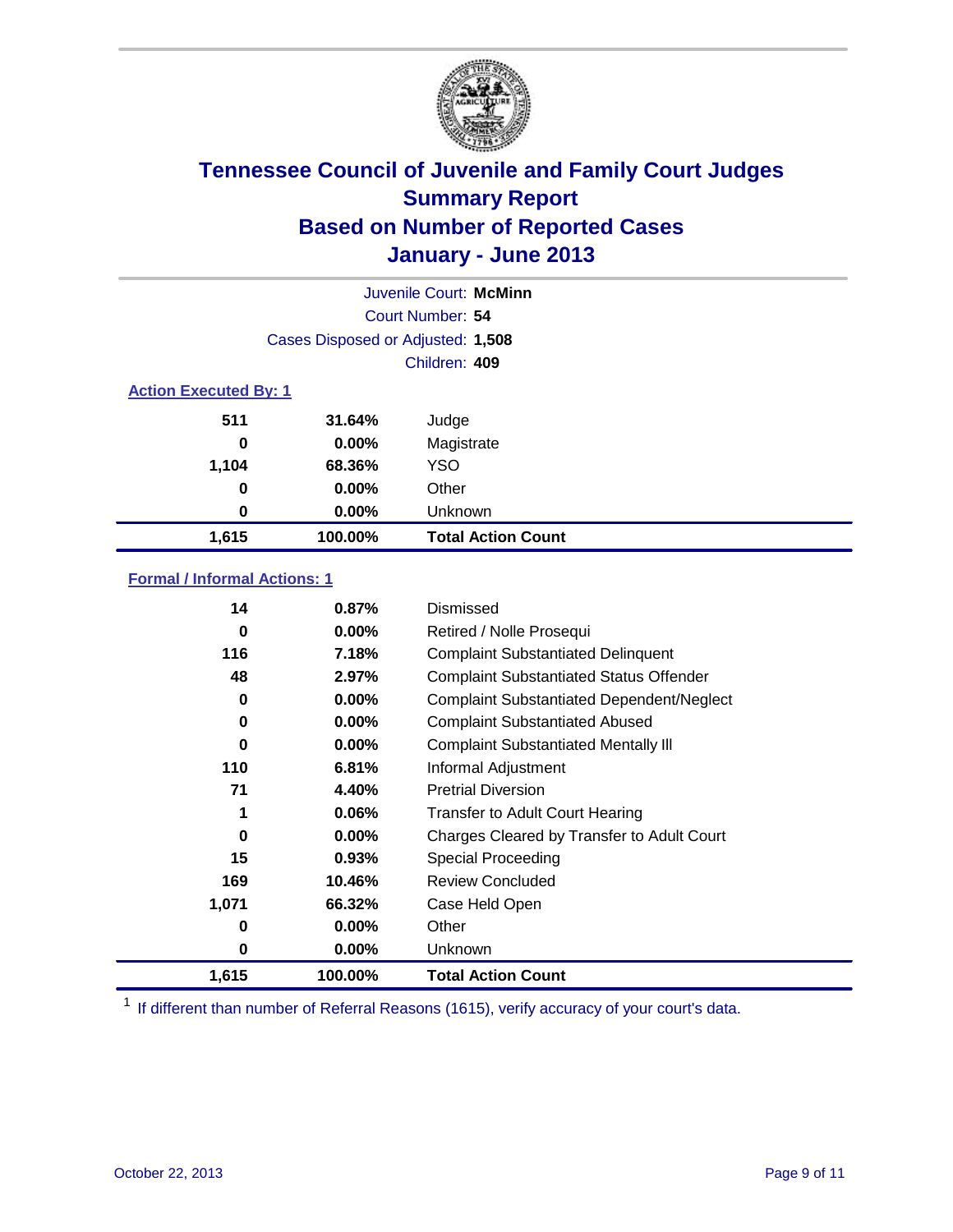

|                       |                                   | Juvenile Court: McMinn                                |
|-----------------------|-----------------------------------|-------------------------------------------------------|
|                       |                                   | <b>Court Number: 54</b>                               |
|                       | Cases Disposed or Adjusted: 1,508 |                                                       |
|                       |                                   | Children: 409                                         |
| <b>Case Outcomes:</b> |                                   | There can be multiple outcomes for one child or case. |
| 21                    | 0.92%                             | <b>Case Dismissed</b>                                 |
| $\mathbf{2}$          | 0.09%                             | Case Retired or Nolle Prosequi                        |
| 90                    | 3.94%                             | Warned / Counseled                                    |
| 1,252                 | 54.74%                            | Held Open For Review                                  |
| 114                   | 4.98%                             | Supervision / Probation to Juvenile Court             |
| 68                    | 2.97%                             | <b>Probation to Parents</b>                           |
| 0                     | 0.00%                             | Referral to Another Entity for Supervision / Service  |
| 27                    | 1.18%                             | Referred for Mental Health Counseling                 |
| 34                    | 1.49%                             | Referred for Alcohol and Drug Counseling              |
| 13                    | 0.57%                             | <b>Referred to Alternative School</b>                 |
| 0                     | 0.00%                             | Referred to Private Child Agency                      |
| 24                    | 1.05%                             | Referred to Defensive Driving School                  |
| 0                     | 0.00%                             | Referred to Alcohol Safety School                     |
| 0                     | 0.00%                             | Referred to Juvenile Court Education-Based Program    |
| 32                    | 1.40%                             | Driver's License Held Informally                      |
| 0                     | 0.00%                             | <b>Voluntary Placement with DMHMR</b>                 |
| 0                     | 0.00%                             | <b>Private Mental Health Placement</b>                |
| 0                     | 0.00%                             | <b>Private MR Placement</b>                           |
| 0                     | 0.00%                             | Placement with City/County Agency/Facility            |
| 0                     | 0.00%                             | Placement with Relative / Other Individual            |
| 60                    | 2.62%                             | Fine                                                  |
| 107                   | 4.68%                             | <b>Public Service</b>                                 |
| 17                    | 0.74%                             | Restitution                                           |
| 0                     | 0.00%                             | <b>Runaway Returned</b>                               |
| 7                     | 0.31%                             | No Contact Order                                      |
| U                     | 0.00%                             | Injunction Other than No Contact Order                |
| 7                     | 0.31%                             | <b>House Arrest</b>                                   |
| 0                     | 0.00%                             | <b>Court Defined Curfew</b>                           |
| 0                     | 0.00%                             | Dismissed from Informal Adjustment                    |
| 59                    | 2.58%                             | <b>Dismissed from Pretrial Diversion</b>              |
| 54                    | 2.36%                             | Released from Probation                               |
| 1                     | 0.04%                             | <b>Transferred to Adult Court</b>                     |
| 0                     | $0.00\%$                          | <b>DMHMR Involuntary Commitment</b>                   |